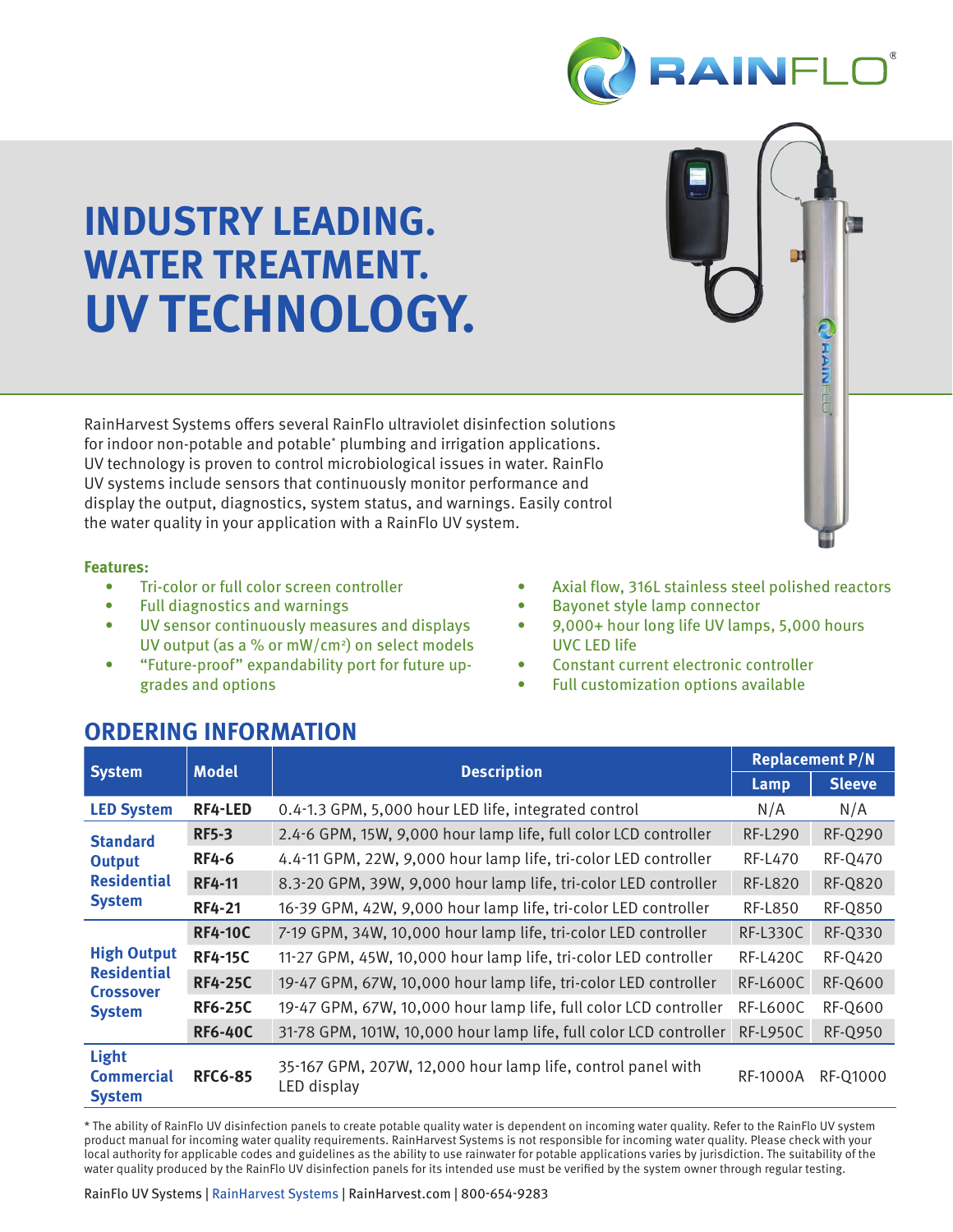### **EQUIPMENT SPECIFICATIONS - RESIDENTIAL SYSTEMS**





|                                                                |                                                  | <b>Standard Output - Multi-Use/Residential Systems</b> |                    |                    |                    |
|----------------------------------------------------------------|--------------------------------------------------|--------------------------------------------------------|--------------------|--------------------|--------------------|
| <b>Model</b>                                                   | <b>RF5-3</b>                                     | <b>RF4-6</b>                                           | <b>RF4-11</b>      | <b>RF4-21</b>      | RF4-LED            |
| <b>Flow Rate</b><br>$(16 \text{ m})/\text{cm}^2$ @<br>95% UVT) | 6.1 GPM                                          | <b>11 GPM</b>                                          | 20 GPM             | <b>39 GPM</b>      | <b>1.3 GPM</b>     |
| <b>Flow Rate</b><br>(30 mJ/cm <sup>2</sup> @<br>95% UVT)       | 3.1 GPM                                          | 5.8 GPM                                                | <b>11 GPM</b>      | 21 GPM             | 0.6 GPM            |
| <b>Flow Rate</b><br>$(40 \text{ m})/\text{cm}^2$ @<br>95% UVT) | 2.4 GPM                                          | 4.4 GPM                                                | 8.3 GPM            | <b>16 GPM</b>      | $0.4$ GPM          |
| Port Size                                                      | $1/2$ " MNPT                                     | 3/4"MNPT                                               | 3/4"MNPT           | 1"MNPT             | $3/s$ " OD tube    |
| Electrical                                                     |                                                  | Standard 12VDC<br>barrel connector                     |                    |                    |                    |
| Plug Type                                                      |                                                  |                                                        |                    |                    |                    |
| Lamp Watts                                                     | 15                                               | 22                                                     | 39                 | 42                 |                    |
| Power (Watts)                                                  | 20                                               | 30                                                     | 49                 | 51                 | 15                 |
| Replacement Lamp                                               | <b>RF-L290</b>                                   | <b>RF-L470</b>                                         | <b>RF-L820</b>     | <b>RF-L850</b>     | N/A                |
| <b>Replacement Sleeve</b>                                      | <b>RF-Q290</b>                                   | <b>RF-Q470</b>                                         | <b>RF-Q820</b>     | <b>RF-Q850</b>     | N/A                |
| <b>Chamber Material</b>                                        | 304 stainless steel, A249 pressure rated tubing, | N/A                                                    |                    |                    |                    |
| <b>Reactor Dimensions</b>                                      | $2.5 \times 14.3"$                               | $2.5 \times 21.3"$                                     | $2.5 \times 35.2"$ | $3.5 \times 36.1"$ | Overall: 9.5 x 4.1 |
| <b>Controller Dimensions</b>                                   |                                                  | x 4.2"                                                 |                    |                    |                    |
| <b>Max Operating Pressure</b>                                  |                                                  | 100 PSI                                                |                    |                    |                    |
| <b>Operating Temp. Range</b>                                   |                                                  | 32-113°F<br>(water temp.)                              |                    |                    |                    |
| UV/LED Monitor                                                 | Optional,<br>RF-S1                               | N/A                                                    | N/A                | N/A                | Yes                |
| Lamp Change<br>Reminder/Out Indicator                          |                                                  |                                                        |                    |                    |                    |

### **Controllers**



The RF4 series controller provides system status and a 4-digit LED display to indicate lamp life remaining or total running time in a splash-proof case. It features both audible and visual lamp failure indicators.



The RF5 series controller features a full color LCD screen providing a detailed description of the system's performance in addition to any fault messages and system diagnostics. The controller includes an "infinite expandability port" for future upgrades and options. The optional UV sensor module will monitor the UV intensity of the system.

RainFlo UV Systems | RainHarvest Systems | RainHarvest.com | 800-654-9283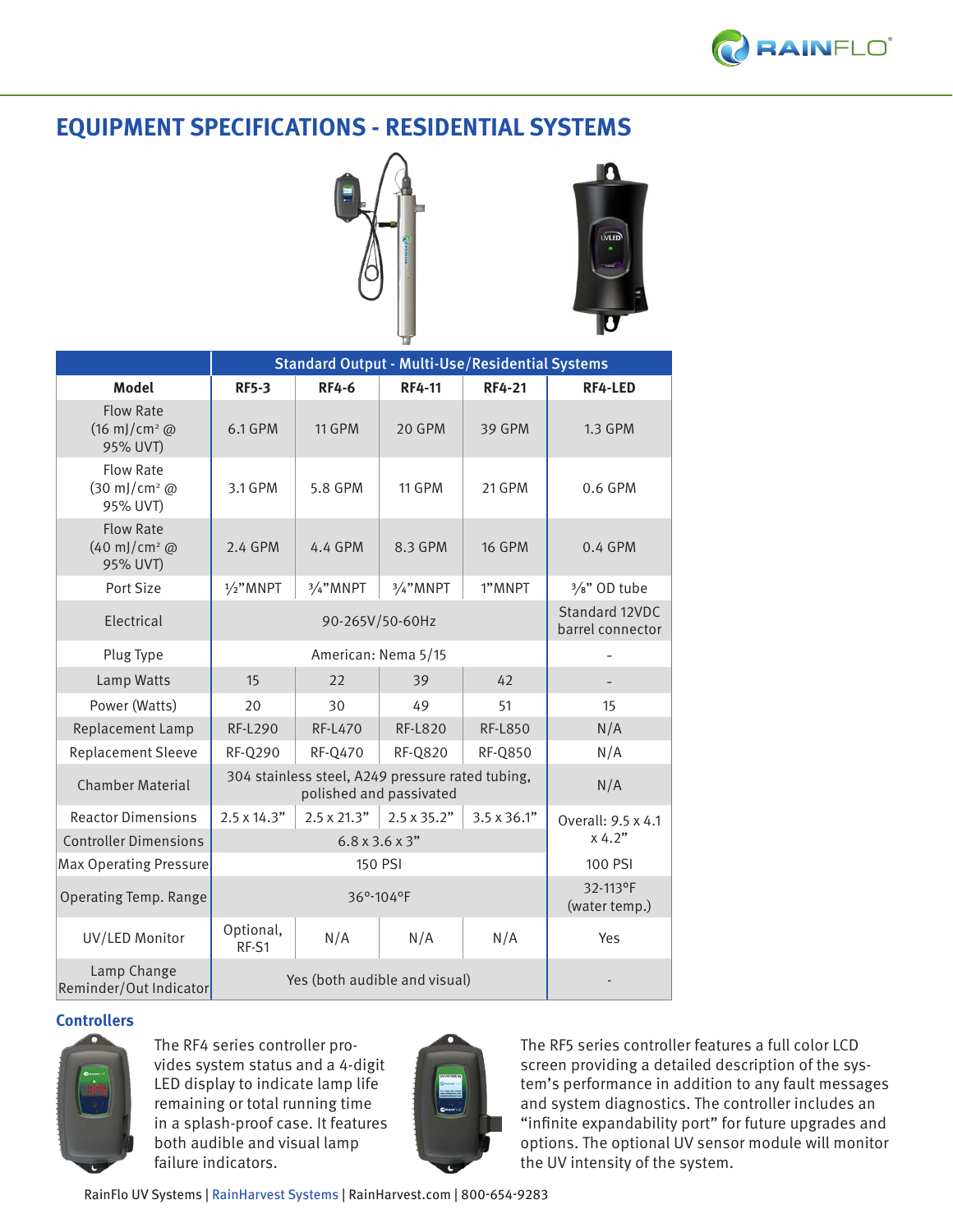

### **EQUIPMENT SPECIFICATIONS - HIGH OUTPUT/COMMERCIAL SYSTEMS**





|                                                                |                                                     | <b>Light Commercial</b><br><b>Amalgam UV Systems</b>                      |                    |                    |                    |                                                   |
|----------------------------------------------------------------|-----------------------------------------------------|---------------------------------------------------------------------------|--------------------|--------------------|--------------------|---------------------------------------------------|
| Model                                                          | <b>RF4-10C</b>                                      | <b>RF4-15C</b>                                                            | <b>RF4-25C</b>     | <b>RF6-25C</b>     | <b>RF6-40C</b>     | <b>RFC6-85</b>                                    |
| <b>Flow Rate</b><br>$(16 \text{ m})/\text{cm}^2$ @<br>95% UVT) | <b>19 GPM</b>                                       | 27 GPM                                                                    | 47 GPM             | 47 GPM             | <b>78 GPM</b>      | <b>167 GPM</b><br>(Alt. Flow-US Public<br>Health) |
| <b>Flow Rate</b><br>(30 mJ/cm <sup>2</sup> @<br>95% UVT)       | <b>10 GPM</b>                                       | <b>15 GPM</b>                                                             | <b>25 GPM</b>      | 25 GPM             | 40 GPM             | 85 GPM                                            |
| <b>Flow Rate</b><br>$(40 \text{ m})/\text{cm}^2$ @<br>95% UVT) | 7 GPM                                               | <b>11 GPM</b>                                                             | <b>19 GPM</b>      | <b>19 GPM</b>      | 31 GPM             | 67 GPM                                            |
| Port Size                                                      | 3/4"MNPT                                            | 1"MNPT                                                                    | 1"MNPT             | 1"MNPT             | $11/2$ " MNPT      | 2"                                                |
| Electrical                                                     |                                                     | 230V/50-60Hz                                                              |                    |                    |                    |                                                   |
| Plug Type                                                      | North American, NEMA 5/15, IEC for all 110V systems |                                                                           |                    |                    |                    | North American NEMA<br>6/15: "5" suffix           |
| Lamp Watts                                                     | 34                                                  | 45                                                                        | 67                 | 67                 | 101                | 207                                               |
| Power (Watts)                                                  | 38 (36@230V)                                        | 57 (48@230V)                                                              | 73 (72@230V)       | 73 (72@230V)       | 115 (108@230V)     | 220                                               |
| Replacement Lamp                                               | <b>RF-L330C</b>                                     | <b>RF-L420C</b>                                                           | <b>RF-L600C</b>    | <b>RL-600HO</b>    | <b>RL-950HO</b>    | RF-1000A                                          |
| <b>Replacement Sleeve</b>                                      | RF-Q330                                             | <b>RF-Q420</b>                                                            | <b>RF-Q600</b>     | RO-600             | RQ-950             | RF-Q1000                                          |
| <b>Chamber Material</b>                                        |                                                     | 316L stainless steel, A249 pressure rated tubing, polished and passivated |                    |                    |                    |                                                   |
| <b>Reactor Dimensions</b>                                      | $3.5 \times 16.5"$                                  | $3.5 \times 20.0"$                                                        | $3.5 \times 26.9"$ | $3.5 \times 26.9"$ | $3.5 \times 40.7"$ | $4 \times 46.8 \times 7"$                         |
| <b>Controller Dimensions</b>                                   |                                                     | $11.8 \times 7.9 \times 6.3"$                                             |                    |                    |                    |                                                   |
| <b>Operating Pressure</b>                                      |                                                     | 150 PSI (max.)                                                            |                    |                    |                    |                                                   |
| Operating Temp. Range                                          |                                                     | 36-104°F                                                                  |                    |                    |                    |                                                   |
| <b>UV Monitor</b>                                              | N/A                                                 | N/A<br>N/A<br>Yes                                                         |                    |                    | Yes                |                                                   |
| Lamp Change<br>Reminder/Out Indicator                          | Yes (both audible and visual (full color graphic)   |                                                                           |                    |                    |                    | Yes                                               |

#### **Controllers**



The RF4 high output series controller provides system status and a 4-digit LED display to indicate lamp life remaining or total running time in a splash-proof case. It features both audible and visual lamp failure indicators.



The RF6 high output series controllers feature integrated UV intensity monitoring and display remaining lamp life and any error or fault codes. The controller provides a full system diagnostic on start-up and includes a "future-proof" expandability port.



The RFC6 commercial control panel provides monitoring through an integral LED display which in addition to the UV output, displays remaining lamp life, total running hours, audible and visual lamp failure, and remote-on.

RainFlo UV Systems | RainHarvest Systems | RainHarvest.com | 800-654-9283